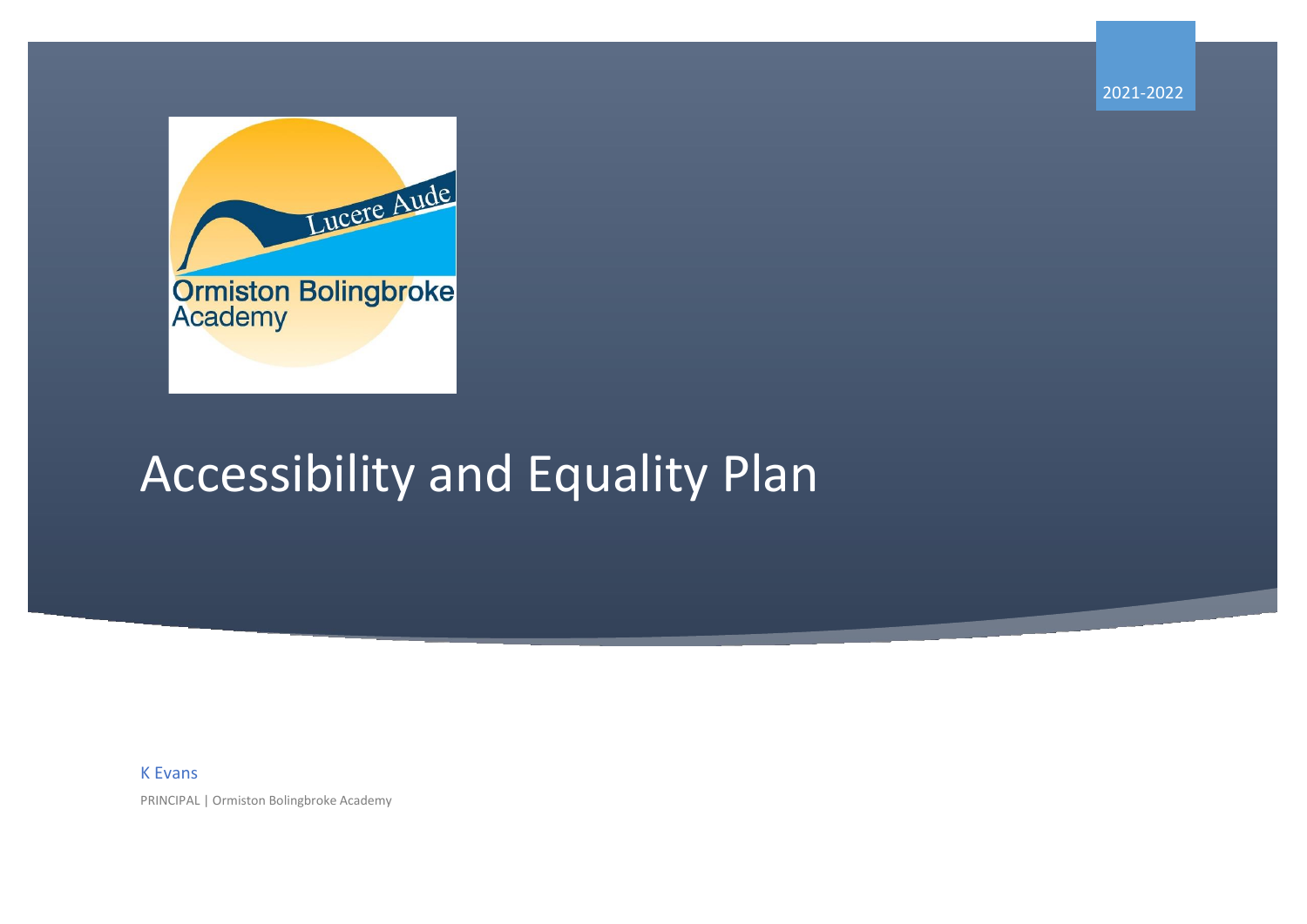## **Accessibility and Equality Plan 2021/22**

Ormiston Bolingbroke Academy is committed to promoting and embedding equality and diversity and preventing discrimination in all areas of its

work.

Through its Accessibility and Equality Plan the School aims to:

- Eliminate discrimination, harassment, victimisation and any other conduct that is prohibited by the Equality Act 2010
- Advance equality of opportunity between persons who share a relevant protected characteristic and persons who do not share it

Protected Characteristics under the Act are: Age, Disability (learning and physical), Gender Reassignment, Marriage and Civil Partnership, Pregnancy and Maternity, Race, Religion and Belief, Sex and Sexual Orientation.

The functions through which OBA will ensure the integration and equality are:

- Awareness
- Learning and Teaching (the Curriculum)
- Access and Facilities
- Student Admissions and Outcomes
- Student Guidance and Support
- Working with Others
- Staff Recruitment, Selection and Promotion
- Staff retention and Flexibility
- Staff Induction and Development

The Associate Assistant Principal whose role is to support vulnerable groups will have overall responsibility for the implementation of the Accessibility and Equality Planand all managers and staff will have specific responsibilities.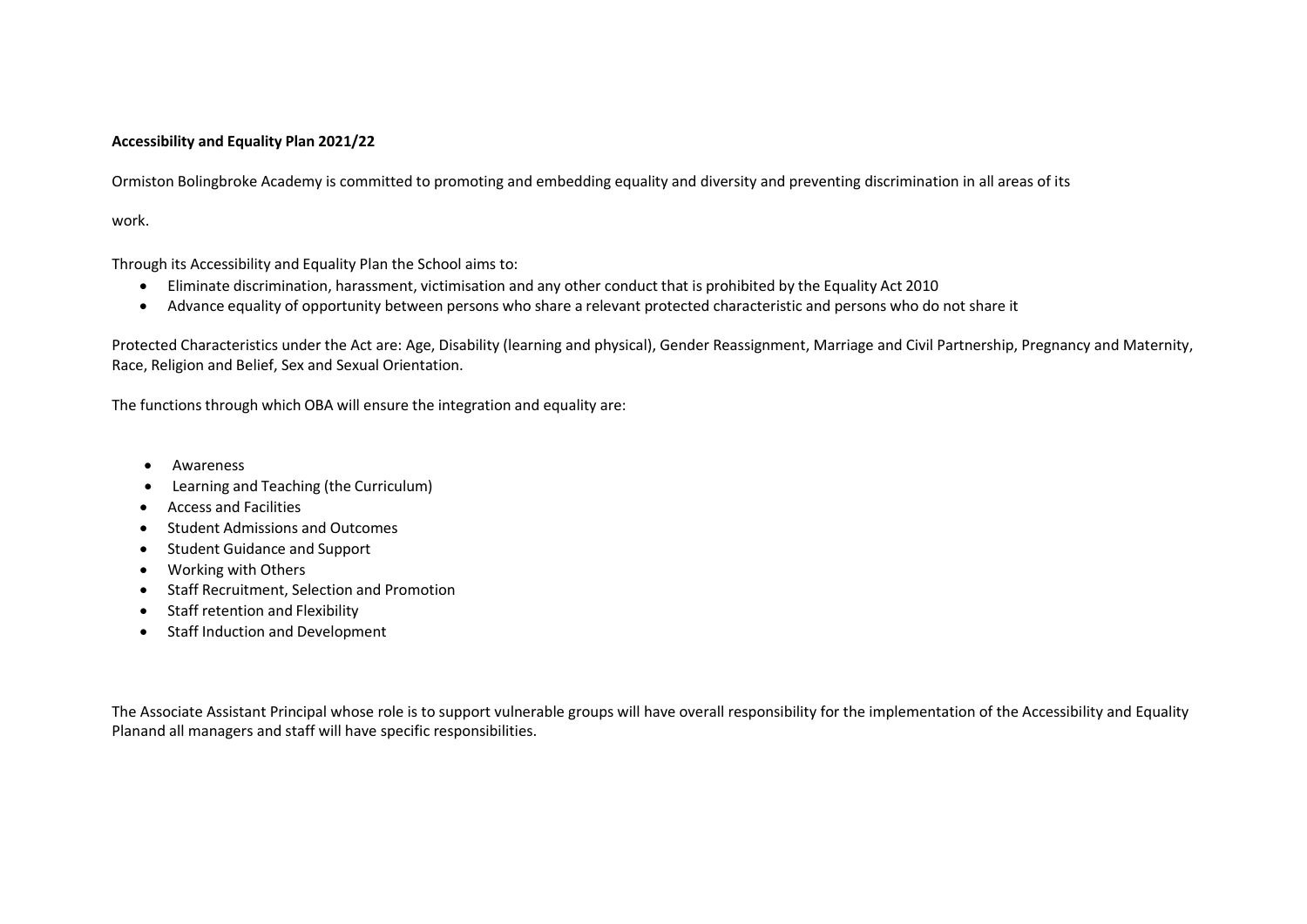| <b>Function</b>              | <b>Action</b>                                                                                                                                                                                                               | <b>Outcome</b>                                                                        | <b>Indicators of Success</b>                                                                                                                               | <b>Responsibility</b>         |
|------------------------------|-----------------------------------------------------------------------------------------------------------------------------------------------------------------------------------------------------------------------------|---------------------------------------------------------------------------------------|------------------------------------------------------------------------------------------------------------------------------------------------------------|-------------------------------|
| <b>Awareness</b>             | Ensure that the OBA<br>Accessibility and Equality Plan is<br>shared with staff is available on<br>the website                                                                                                               | All stakeholders are aware of<br>their responsibility                                 | The plan becomes a live document and is<br>acted upon                                                                                                      | IT team<br>Principal          |
| <b>Learning and Teaching</b> | All subject leaders have<br>ensured the content of their<br>teaching materials are in line<br>with this plan                                                                                                                | Teachers plan for all students<br>in their classes                                    | All staff are aware of this plan and this is<br>reflected in the planning of learning<br>opportunities within their subject and<br>during Lessons for Life | All Staff                     |
|                              | Embed opportunities withinthe<br>curriculum to address issues<br>such as discrimination,<br>harassment, victimisation and<br>all other conduct prohibited by<br>the<br>Equality Act 2010                                    | All students are aware of<br>acceptable conduct under the<br>Equality Act 2010        | SOW for Personal Development will<br>reflect the key aspects of the Equality Act<br>2010                                                                   | All Staff<br>Leaders for LFL. |
|                              | Implement a system for<br>reporting, recording and<br>monitoring incidents of<br>prejudice involving staff and<br>students.                                                                                                 | Reports will be passed to the<br>local authority and recorded<br>in governors reports | Incidents reported will be acted on in the<br>most appropriate manner                                                                                      | <b>GME</b>                    |
|                              | Review assessment<br>criteria and instruments of<br>assessment to ensure<br>that they are not<br>discriminatory and that, where<br>possible,<br>reasonable adjustments have<br>been made to take<br>account of the needs of | All students can access<br>appropriate assessment<br>models                           | Staff will develop a variety of ways of<br>assessing the progress made in class and<br>over a period of time                                               | All Staff/HOD/<br>SENDCO      |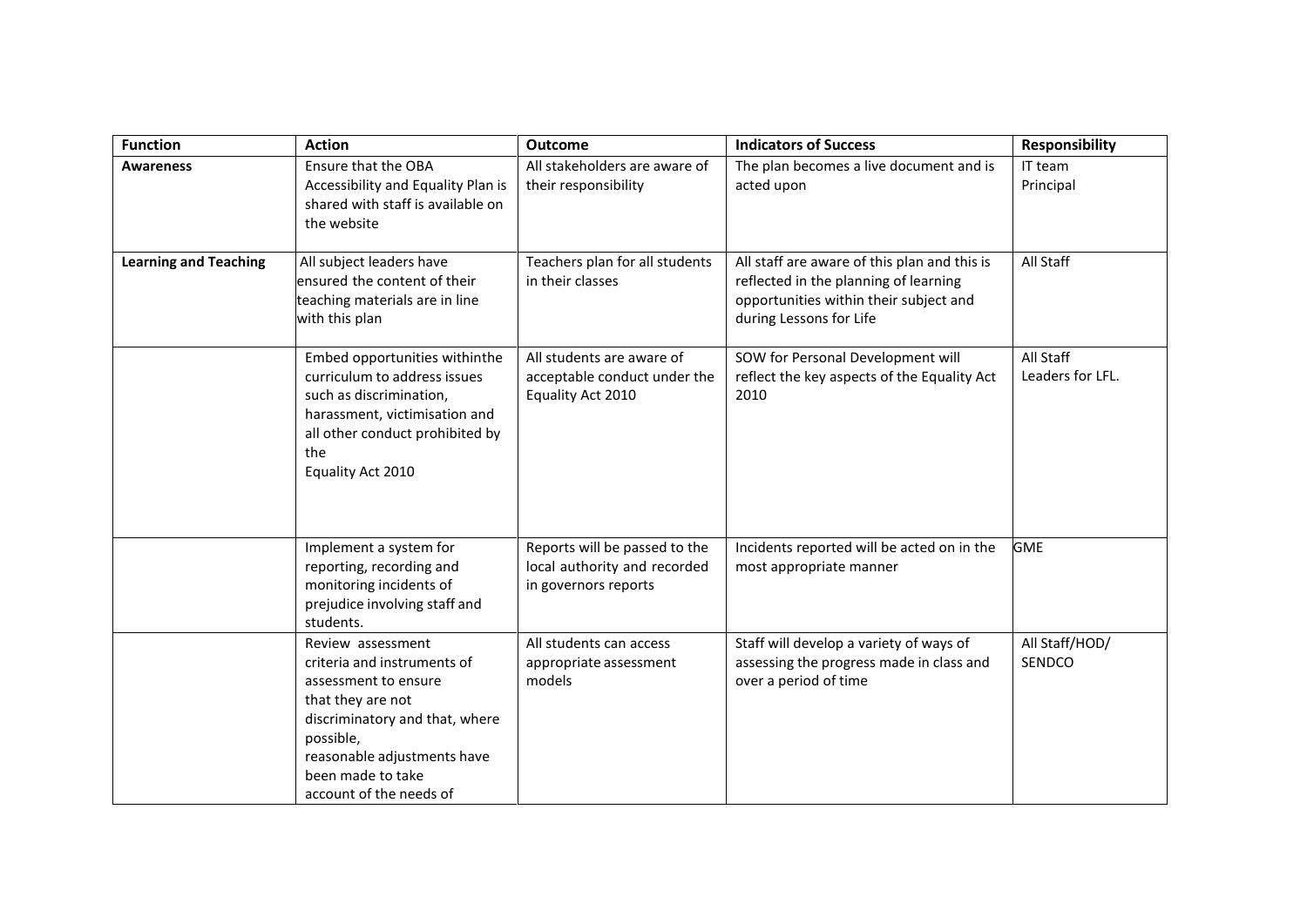|                                                  | students with a protected<br>characteristic                                                                                                                                                                                                                                                                  |                                                                                                                                                                              |                                                                                                                                                                                          |                                                                                                             |
|--------------------------------------------------|--------------------------------------------------------------------------------------------------------------------------------------------------------------------------------------------------------------------------------------------------------------------------------------------------------------|------------------------------------------------------------------------------------------------------------------------------------------------------------------------------|------------------------------------------------------------------------------------------------------------------------------------------------------------------------------------------|-------------------------------------------------------------------------------------------------------------|
|                                                  | Take account of the<br>achievement of all pupils when<br>planning for future learning and<br>setting challenging targets                                                                                                                                                                                     | All students make appropriate<br>progress in each learning<br>opportunity                                                                                                    | Pupil outcomes                                                                                                                                                                           | All Staff/HOD                                                                                               |
| <b>Access and Facilities</b>                     | Continue to assess the needs of<br>students with a disability and<br>implement appropriate<br>personal support/care plans                                                                                                                                                                                    | Students with a disability will<br>receive additional support as<br>required                                                                                                 | Positive student comments and results<br>Parental involvement and support                                                                                                                | SendCo<br>Attendance team                                                                                   |
|                                                  | Continue to meet and invite<br>representatives from outside<br>agencies to attend as guest<br>speakers to assist in the on-<br>going<br>consultation to improve<br>equality and eliminate<br>discrimination,<br>harassment, victimisation and<br>any other conduct that is<br>prohibited by or under the Act | On-going communication and<br>consultation with outside<br>agencies to offer<br>opportunities and suggestions<br>for improvement in relation<br>to Protected Characteristics | Links with outside agencies and improved<br>awareness of support systems<br>within the school                                                                                            | Associate<br>Assistant<br>Principal<br>Attendance team<br><b>SENCo</b><br><b>Heads of Year LFL</b><br>Leads |
|                                                  | Evaluate the current building<br>access and make reasonable<br>adjustments when required                                                                                                                                                                                                                     | Refurbishment programmes<br>will maximise DDA regulations                                                                                                                    | Greater access for wheel chair users<br>Continue to ensure H and S regulations<br>are enforced for all                                                                                   | Operational<br>Manager Principal<br><b>OAT</b>                                                              |
| <b>Student admissions and</b><br><b>Outcomes</b> | Monitor and analyse, retention,<br>achievement and progression of<br>students with relevant<br>protected characteristics and<br>identify any trends, actions to<br>meet the specific needs of<br>students with different<br>disabilities. Targets set to<br>improve progress where<br>appropriate            | Issue affecting specific<br>students will be identified and<br>actions or reasonable<br>adjustments will be put in<br>place to address these.                                | All students admitted will have accessed<br>specific intervention as appropriate to<br>their protected characteristics and<br>disabilities and make the appropriate level<br>of progress | <b>GME</b><br>Safeguarding<br>Head of Year<br>SendCo<br>Principal<br>AP Data                                |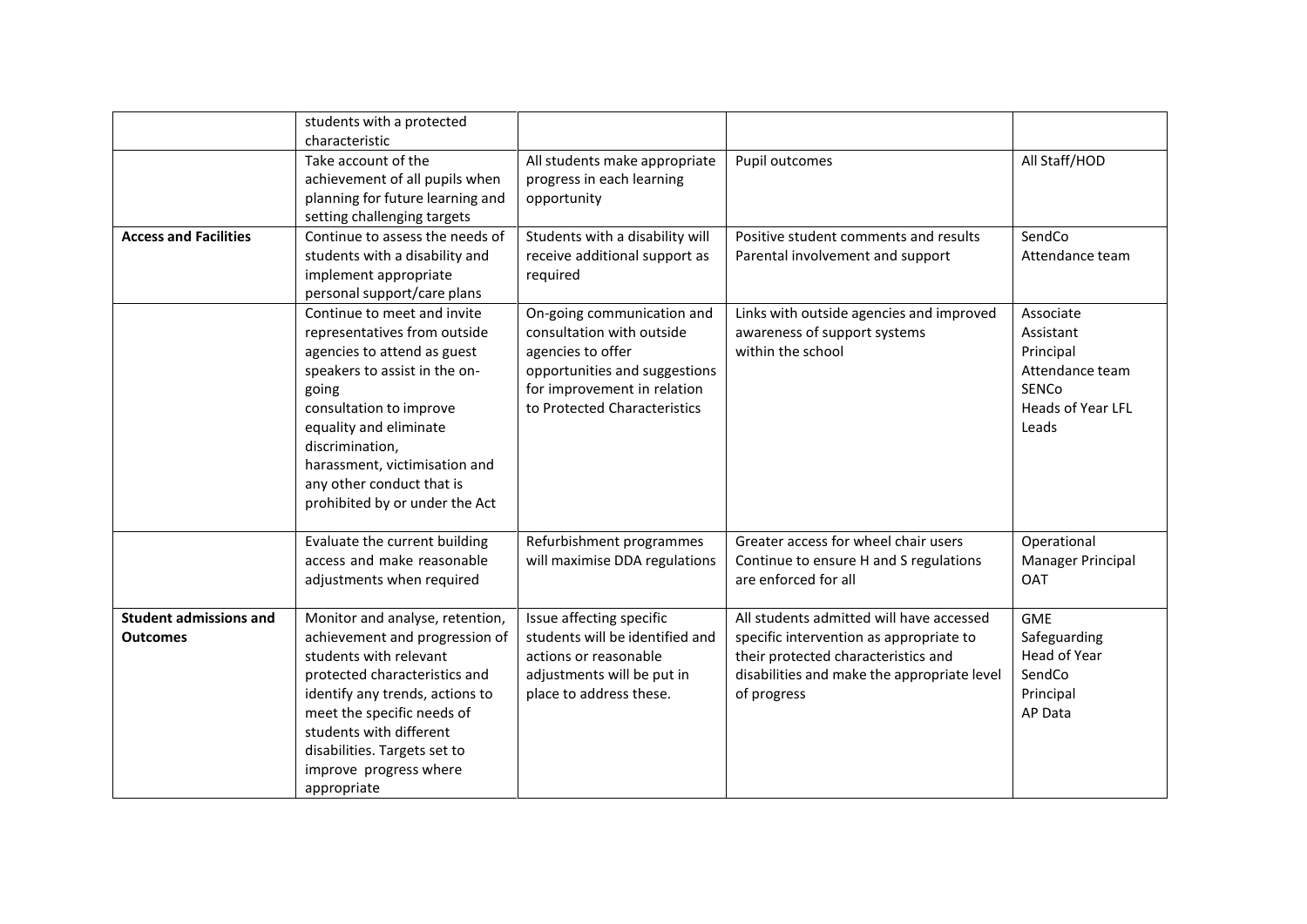|                            | Provide additional support for     | To ease transition and provide   | Transition pathways and procedures will     |                       |
|----------------------------|------------------------------------|----------------------------------|---------------------------------------------|-----------------------|
|                            | students with a relevant           | a support mechanism to assist    | have been implemented to ensure that        | Alternative provision |
|                            | protected characteristic at        | students with a protected        | any students with protected                 | co-ordinator          |
|                            | admissions stage through           | characteristic as specified in   | characteristics will have had all their     | SendCo                |
|                            | improved links with designated     | the Equality Act 2010            | welfare needs fully met by the school       | <b>AAP Community</b>  |
|                            | staff                              |                                  |                                             |                       |
| <b>Working with Others</b> | <b>Ensure that Local Authority</b> | Greater understanding by         | Agencies work within our framework for      | <b>SLT</b>            |
|                            | Partners and other agencies        | agencies of the school's         | equality                                    |                       |
|                            | who work regularly in school       | commitment to promote            |                                             |                       |
|                            | receive a copy of the Plan as      | equality                         |                                             |                       |
|                            | part of our link arrangements      |                                  |                                             |                       |
| <b>Staff Recruitment,</b>  | Monitor staff appointments,        | Identification of any trends or  | Information in monitoring reports           | <b>HR Manager</b>     |
| <b>Selection and</b>       | promotions, disciplinary and       | issues/areas for improvement     |                                             | Governing body        |
| Promotion                  | grievance cases and turnover by    | by developing a profile of staff |                                             | Principal             |
|                            | relevant protected                 |                                  |                                             |                       |
|                            | characteristics                    |                                  |                                             |                       |
|                            |                                    |                                  |                                             |                       |
| <b>Staff Induction</b>     | Monitor staff induction and        | All new staff will               | All staff will have an understanding of the | <b>HR Manager</b>     |
| and                        | include this plan as part of       | understand their                 | expectations of the Equality Act 2010.      |                       |
| Development                | training                           | responsibilities                 |                                             |                       |
|                            | Monitor staff development          | Identification of actions for    | All staff will have been given access to    | <b>SUP</b>            |
|                            | applications by relevant           | improvement                      | quality CPD as appropriate                  |                       |
|                            | protected characteristics and      |                                  |                                             |                       |
|                            | identify any trends and actions    |                                  |                                             |                       |
|                            | for improvement                    |                                  |                                             |                       |
|                            | Check that adjustments have        | Reasonable adjustments will      | Any new staff with protected                | <b>HR Manager</b>     |
|                            | been made for new staff with       | be implemented                   | characteristics will, due to appropriate    | <b>IPrincipal</b>     |
|                            | disabilities through the           |                                  | adjustments, be able to work at OBA         |                       |
|                            | induction                          |                                  |                                             |                       |
|                            | and review process                 |                                  |                                             |                       |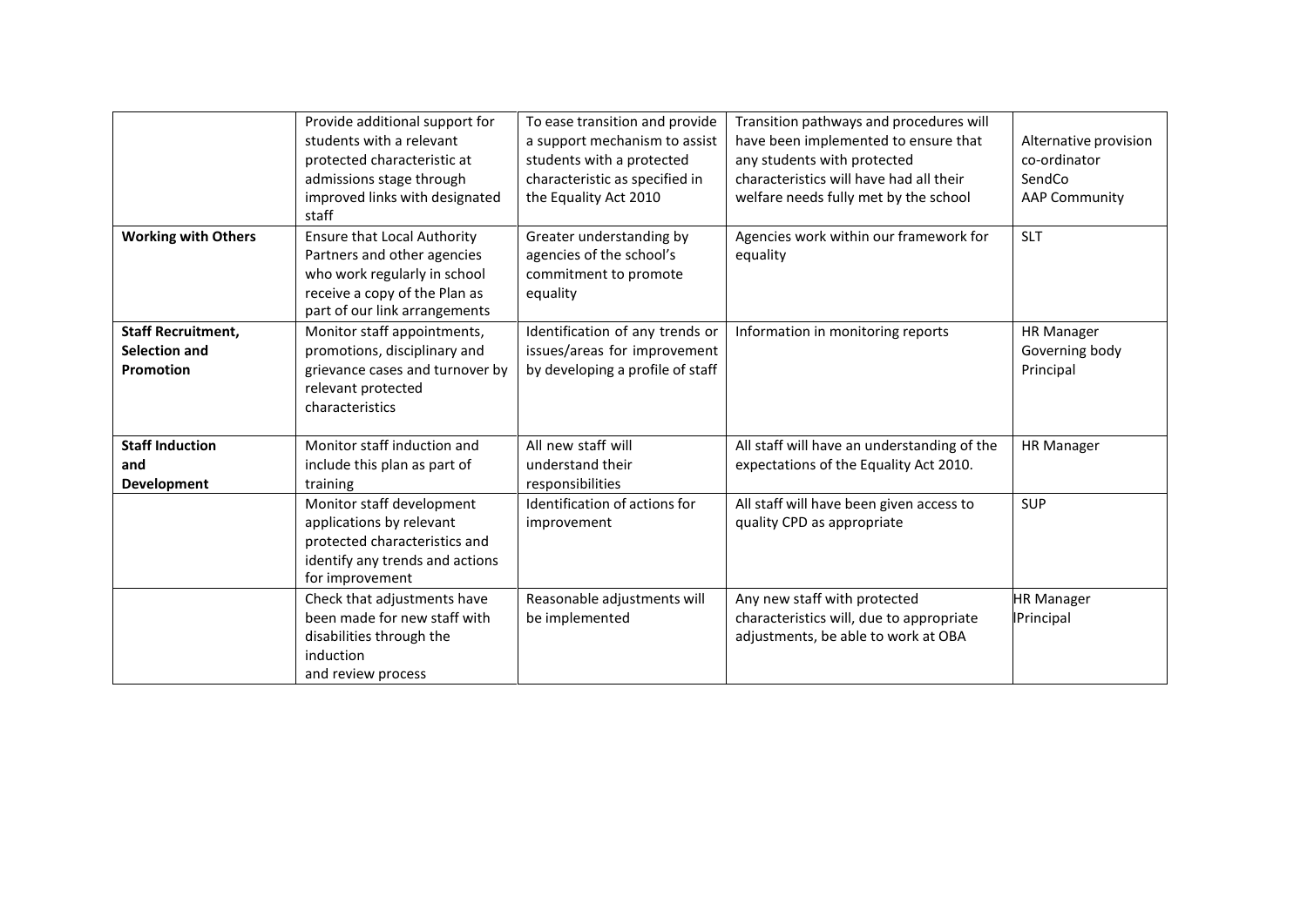| Quality              | Carry out consultative meetings  | Views of all staff will be | Positive staff feedback | <b>SLT</b> |
|----------------------|----------------------------------|----------------------------|-------------------------|------------|
| <b>Assurance and</b> | with staff to assess the         | obtained and actions for   |                         |            |
| Quality              | effectiveness of the school's    | improvement will be        |                         |            |
| Improvement          | approaches to the promotion of   | identified                 |                         |            |
|                      | equality and diversity for staff |                            |                         |            |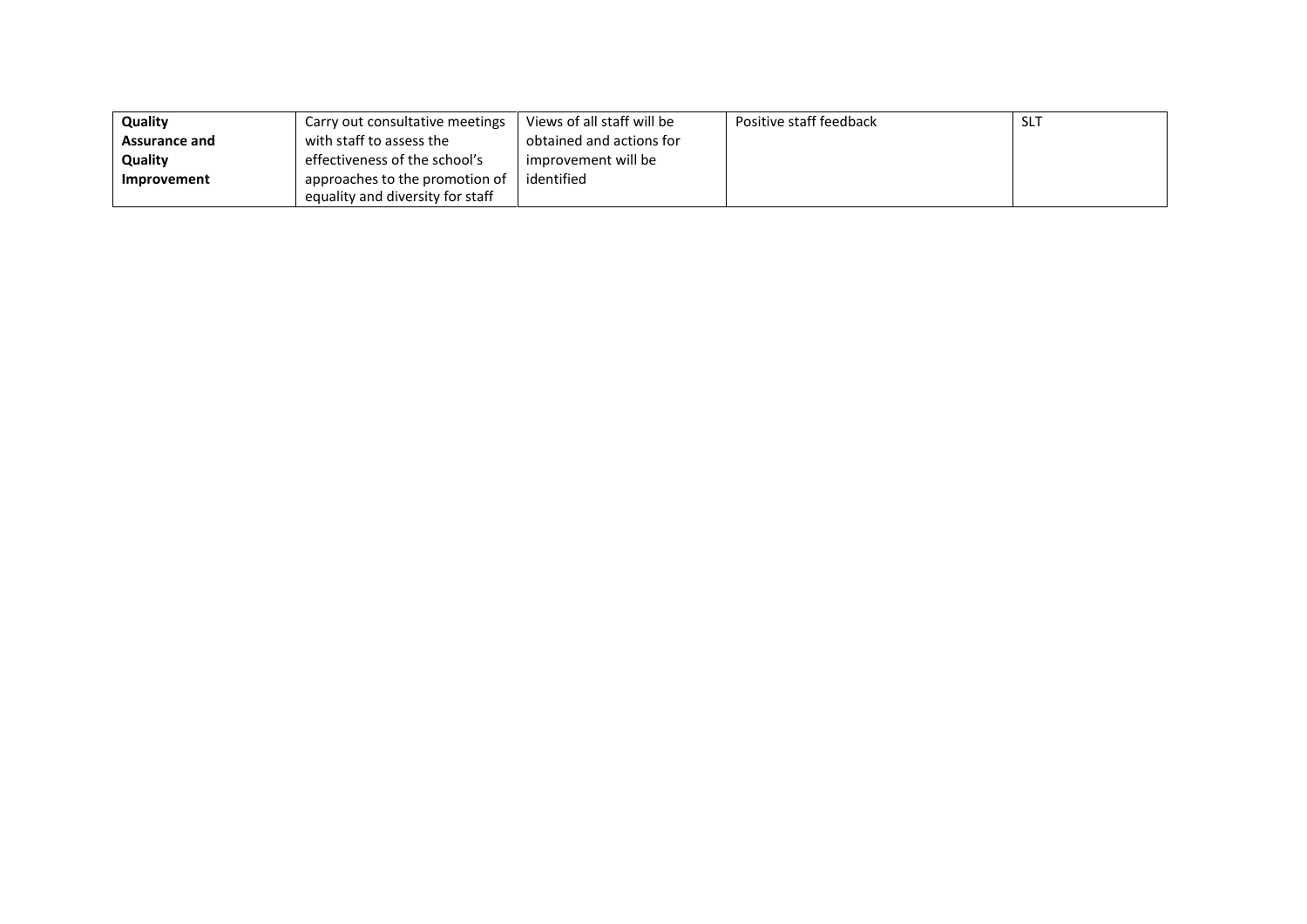| Accessibility Audit 2020/21- The Learning Environment, Resources and ICT      |                                                                                                                                                                                                                                                                                                                                                                                                                                                                                                                                                                                                                                                                                                                                                                                                                                                                                                                                                                                                                                                      |                                                           |  |
|-------------------------------------------------------------------------------|------------------------------------------------------------------------------------------------------------------------------------------------------------------------------------------------------------------------------------------------------------------------------------------------------------------------------------------------------------------------------------------------------------------------------------------------------------------------------------------------------------------------------------------------------------------------------------------------------------------------------------------------------------------------------------------------------------------------------------------------------------------------------------------------------------------------------------------------------------------------------------------------------------------------------------------------------------------------------------------------------------------------------------------------------|-----------------------------------------------------------|--|
| <b>Accessibility Criteria</b>                                                 | <b>Evidence</b>                                                                                                                                                                                                                                                                                                                                                                                                                                                                                                                                                                                                                                                                                                                                                                                                                                                                                                                                                                                                                                      |                                                           |  |
| The learning environment is well planned to<br>support learning and teaching. | Classrooms are well resourced to support teaching and<br>learning.<br>Disabled Access is provided and is checked annually for<br>suitability. A Lift is situated next to the DT food room<br>and classes can move to allow access for the full<br>curriculum.<br>Disabled toilets are provided on both floors of the<br>buildings.<br>Classroom and corridor displays are regularly updated<br>and celebrate achievements and work. Where<br>appropriate, displays are subject, age and ability related.<br>Students Artwork is displayed on corresponding<br>corridors<br>Faculty promotional banners are used to inform parents<br>and students of opportunities within those subject areas<br>and highlight subject areas for external events. Pastoral<br>displays; for example promoting Attendance matters,<br>Personal Development, Enrichment Opportunities,<br>Saturday Academy etc. are displayed during events such<br>as Open Evening, House Banners are displayed at events<br>to help promote the house community spirit and identity. | All classrooms<br>Corridors<br>Corridors/display cabinets |  |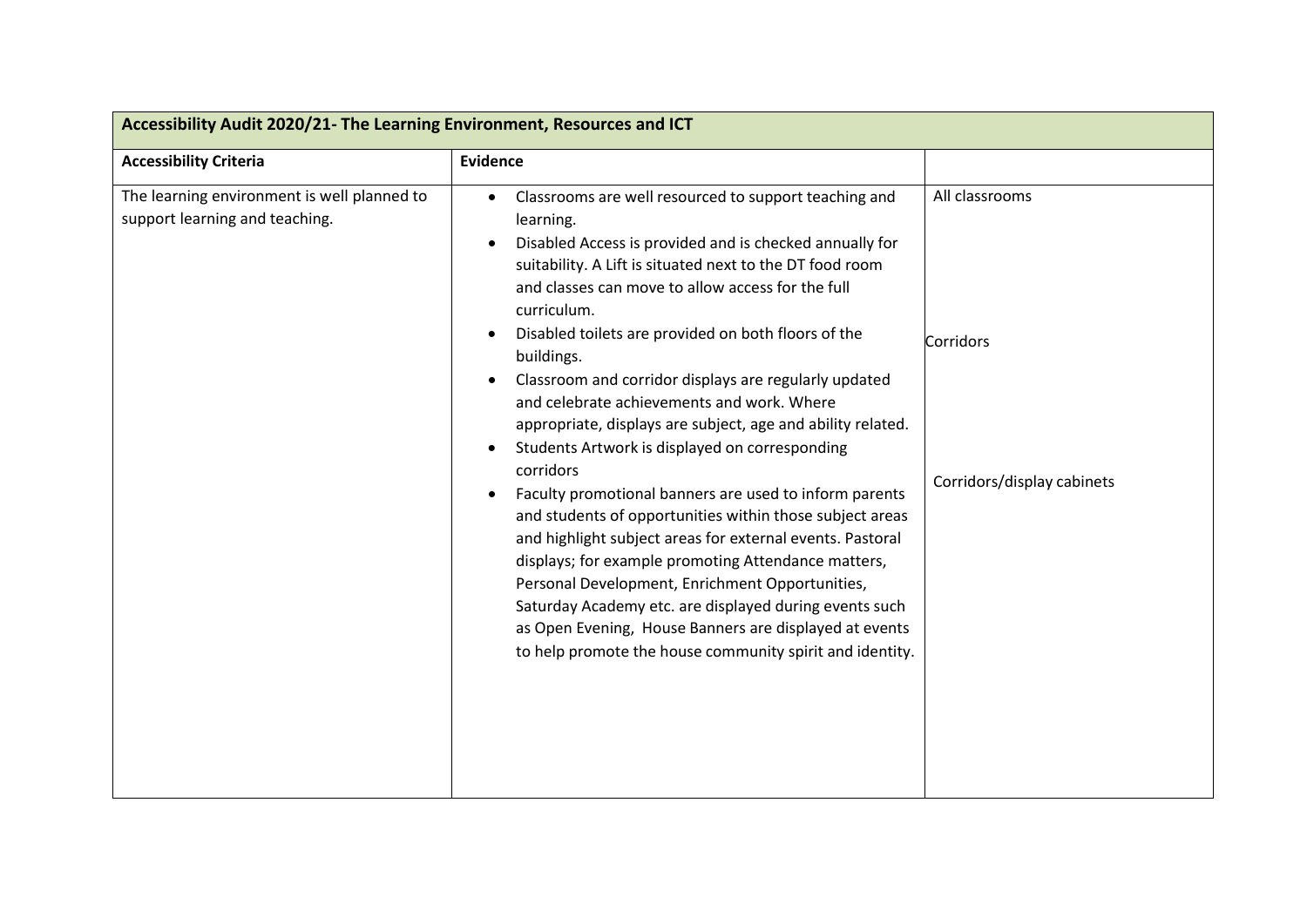|                                                                                | Banners are also used to display achievement of<br>students.                                                                                                                                                                                                                                                                                                                                                                                                                                                                              | All classrooms                                                                                                                                                                                                                                                                               |
|--------------------------------------------------------------------------------|-------------------------------------------------------------------------------------------------------------------------------------------------------------------------------------------------------------------------------------------------------------------------------------------------------------------------------------------------------------------------------------------------------------------------------------------------------------------------------------------------------------------------------------------|----------------------------------------------------------------------------------------------------------------------------------------------------------------------------------------------------------------------------------------------------------------------------------------------|
| Resources, the library and accessible ICT are<br>arranged to support learning. | Classrooms have an interactive whiteboard or fixed<br>$\bullet$<br>whiteboard that links to projector with speakers and a<br>fixed teacher PC. Class sets of laptops are accessible<br>for faculties to use within lessons, with a clearly<br>shared booking system.<br>OBA has an ICT help desk for staff and students to access<br>$\bullet$<br>support from technicians.<br>Resources are accessible due to the fact they are<br>taken to students.<br>The Library has a wide range of books accessible to all<br>$\bullet$<br>levels. | 8 ICT classrooms<br>(F013,F019,F020,F021,F022,F023,F025,<br>FF026) and 2 Mac Book suites (Art &<br>Music)<br>The izone has computers for students<br>to access.<br>2 laptop trolleys introduced in May<br>2021 are the most accessible sets<br>and are available throughout the<br>building. |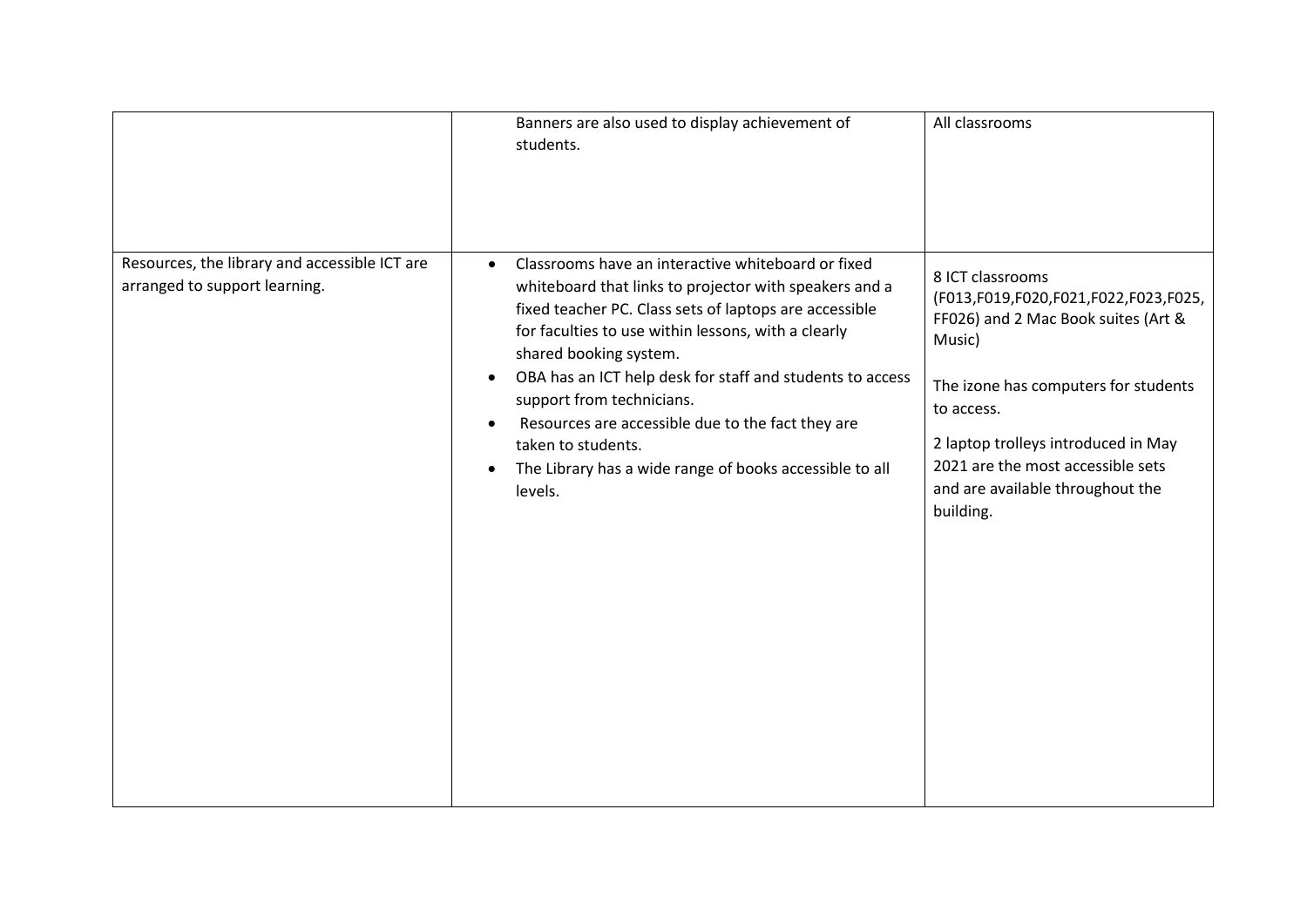| There is order and organisation of resources<br>for accessibility and ease of movement.                                                             | There is a clear booking system within the academy to<br>allow staff to book meeting rooms, ICT equipment,<br>and technician support.<br>The academy has 3 mini buses that can be booked. One<br>bus has wheel chair access.                                                                                                                                                                                                                                                                                                                                                                                                                                                                                                                                                                                                                                                       | Online evidence and ICT usage report |
|-----------------------------------------------------------------------------------------------------------------------------------------------------|------------------------------------------------------------------------------------------------------------------------------------------------------------------------------------------------------------------------------------------------------------------------------------------------------------------------------------------------------------------------------------------------------------------------------------------------------------------------------------------------------------------------------------------------------------------------------------------------------------------------------------------------------------------------------------------------------------------------------------------------------------------------------------------------------------------------------------------------------------------------------------|--------------------------------------|
| Differential resources for individuals,<br>including specialised, needs e.g. more able<br>learners and/or learners requiring additional<br>support. | Resource allocation in conjunction with curriculum<br>planning also considers inclusion e.g. the provision of<br>laptops and specialised software including coloured<br>filters on computer screens.<br>Students with visual impairment have access to overlays,<br>large print and coloured exercise books. Handwriting<br>pens are available to pupils if required. A range of<br>specialised in class resources are used in 7b4/8b4.<br>Students with a hearing impairment have their needs<br>assessed on an individual basis<br>A lift is available within the building for any staff,<br>students or visitors with mobility difficulties. Disabled<br>parking facilities are available.<br>Extension tasks are used within lessons to support more<br>able students and extend their learning.<br>Aspirational visits are arranged to extend knowledge and<br>understanding. | Learning walks/SENCo                 |
| Communication, oral and written, is effective                                                                                                       | Staff briefing takes place twice weekly and minutes are                                                                                                                                                                                                                                                                                                                                                                                                                                                                                                                                                                                                                                                                                                                                                                                                                            | See meeting minutes- Office          |
| in supporting learning and teaching including                                                                                                       | emailed out to all staff along with any additional<br>information. Internal email is a key means of                                                                                                                                                                                                                                                                                                                                                                                                                                                                                                                                                                                                                                                                                                                                                                                | Manager                              |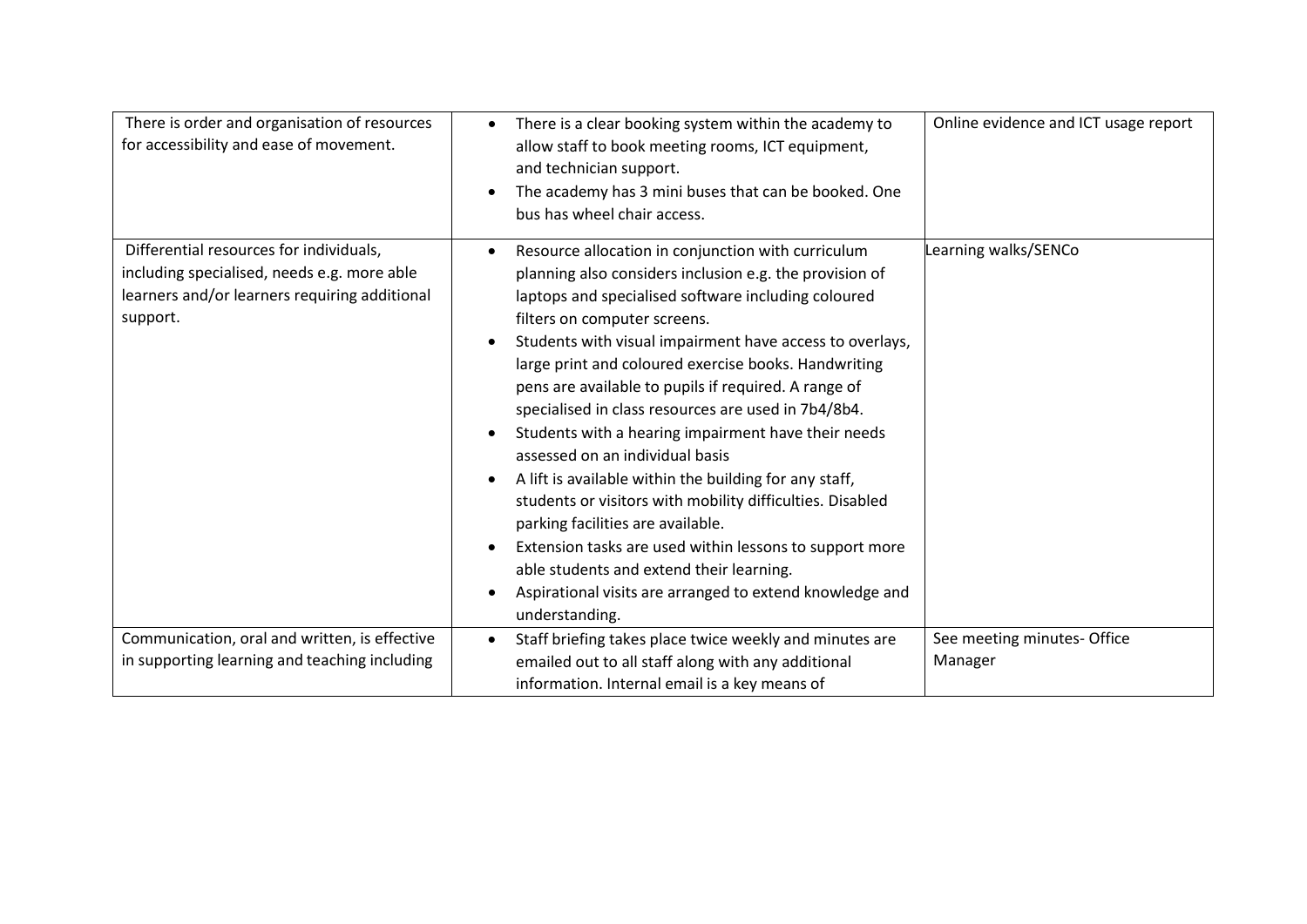| parent needs for translation and<br>interpretation.<br>Classroom arrangements, including TA | communication between staff and between staff and<br>pupils.<br>Pastoral briefing, TAC meetings, Year briefings take place<br>$\bullet$<br>weekly and Heads of Faculty briefing is held monthly.<br>ICT is used in the delivery of assemblies and speakers are<br>$\bullet$<br>invited to enrich the assembly rota in specific areas.<br>Pupil profiles, provision maps, behaviour logs and<br>$\bullet$<br>attendance information is all available electronically and<br>is stored on the staff shared area.<br>Pupil progress reports are sent home to parents and also<br>$\bullet$<br>available on SIMS.<br>All Staff and students have access to office 365 including<br>office and email.<br>The Academy encourages parents to bring a supportive<br>representative for meetings if required e.g. parent<br>partnership.<br>The Academy ensures that it sources translation of<br>$\bullet$<br>communication for parents who require it. Internally<br>via the modern foreign languages department and<br>using external agencies where needed.<br>All pupils who are identified as receiving funded<br>$\bullet$ | <b>School Calendar and minutes</b><br><b>SLT</b> minutes<br>School Calendar<br>Academy Web site<br>Sendco<br>SENDCo |
|---------------------------------------------------------------------------------------------|-------------------------------------------------------------------------------------------------------------------------------------------------------------------------------------------------------------------------------------------------------------------------------------------------------------------------------------------------------------------------------------------------------------------------------------------------------------------------------------------------------------------------------------------------------------------------------------------------------------------------------------------------------------------------------------------------------------------------------------------------------------------------------------------------------------------------------------------------------------------------------------------------------------------------------------------------------------------------------------------------------------------------------------------------------------------------------------------------------------------------|---------------------------------------------------------------------------------------------------------------------|
| deployment and use, support good learning.                                                  | provision from the LA to support their additional needs<br>have timetabled support to meet their criteria.                                                                                                                                                                                                                                                                                                                                                                                                                                                                                                                                                                                                                                                                                                                                                                                                                                                                                                                                                                                                              |                                                                                                                     |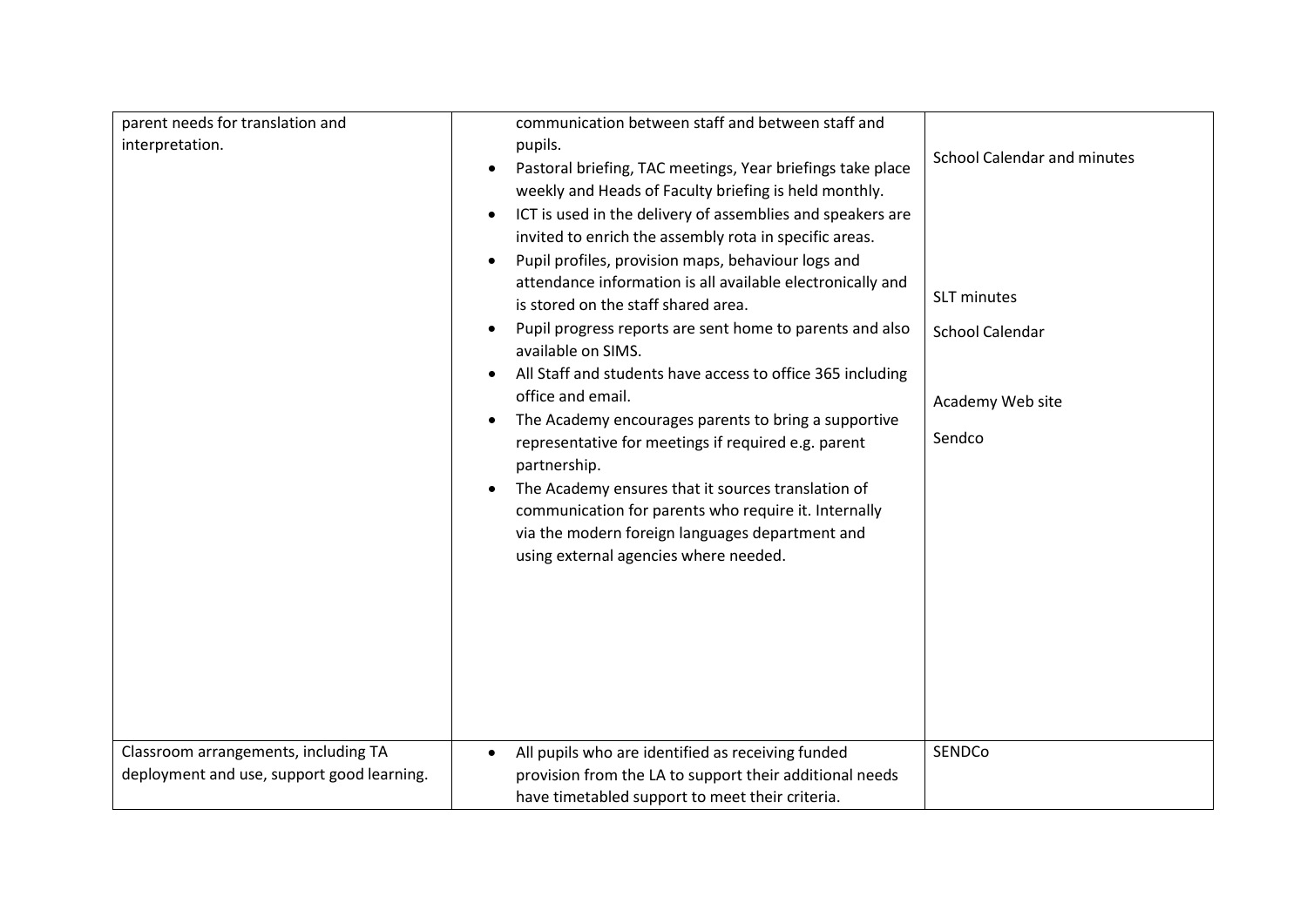|                                                                                              | Additional to this any students identified as requiring<br>intervention may receive interventions through faculties<br>as well as SEND.<br>All SEND teaching assistants champion an area of special<br>needs, including ASD, Visual impairment, Dyslexia and<br>access arrangements. They are all deployed to support<br>students with entitled hours of support from the LA.                                                                                                                                                                                                                                                                                                      |                                                                        |
|----------------------------------------------------------------------------------------------|------------------------------------------------------------------------------------------------------------------------------------------------------------------------------------------------------------------------------------------------------------------------------------------------------------------------------------------------------------------------------------------------------------------------------------------------------------------------------------------------------------------------------------------------------------------------------------------------------------------------------------------------------------------------------------|------------------------------------------------------------------------|
|                                                                                              | Graduate teaching assistants are deployed through<br>faculties and support is directed by the head of faculty to<br>classes or specific students requiring further intervention.<br>Intervention sessions take place to support individuals<br>where gaps are seen in their progress in relation to their<br>peers. Intense 1-1 support is available to our year 11 and<br>6 <sup>th</sup> form students as they prepare for their GCSE and A<br>level/Level 3 examinations; this includes breakfast club<br>and enrichment sessions and Saturday academy.<br>TA performance management records and observation<br>report/ Academy QA report for SEND department/ TA<br>timetables |                                                                        |
| Positive images of Inclusive practice, displays<br>and photographs, newsletters are evident. | Classroom and corridor displays celebrate the many<br>achievements our students have made both in school<br>and during the out of classroom learning experiences<br>academy students have been engaged in e.g. school<br>productions, overseas visits and sporting success. These<br>are also promoted and displayed outside the building on<br>banners, visual display units and in the local newspapers.                                                                                                                                                                                                                                                                         | Class teachers<br><b>Heads of House</b><br>Office staff<br>Year tutors |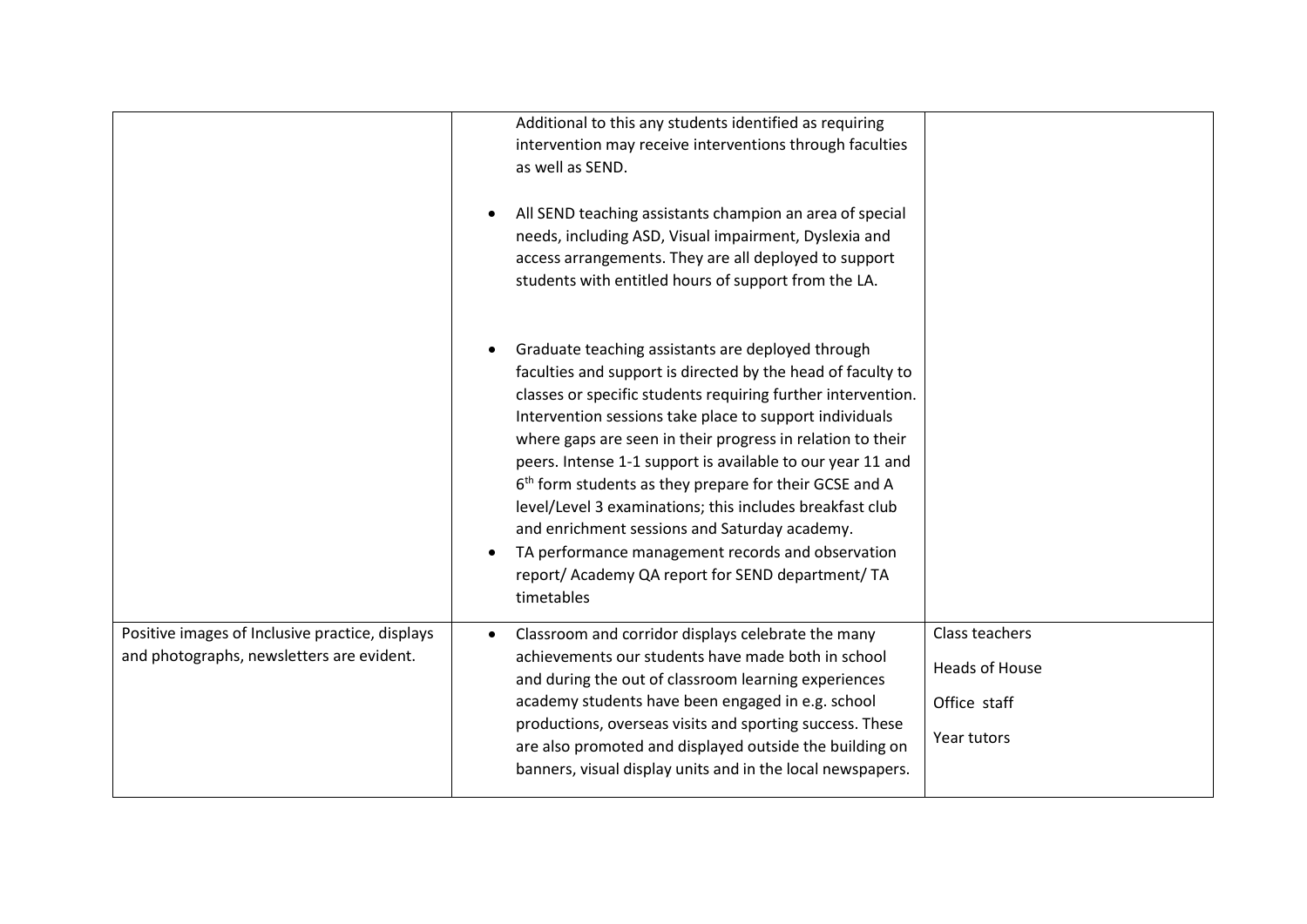|                                                                             | Quotes around the academy are inspirational and reflect<br>$\bullet$<br>the more diverse society we are part of.<br>Newsletter reports on the successes of all                                                                                                                                                                                                                                                           |                                                                  |
|-----------------------------------------------------------------------------|--------------------------------------------------------------------------------------------------------------------------------------------------------------------------------------------------------------------------------------------------------------------------------------------------------------------------------------------------------------------------------------------------------------------------|------------------------------------------------------------------|
| Celebrations of achievements at different<br>levels and a variety of means. | Achievements are celebrated through telephone calls<br>and postcards home.<br>Data from achievement contributes to the Inter House /<br>Year competitions.<br>Attendance team offer a prize for form of the week.<br>$\bullet$<br>Film/ photos of concerts/ plays/ hair and fashion evening<br>reflect the whole school population success at various<br>levels- an inclusive approach to all events is<br>demonstrated. | <b>Heads of Year</b><br><b>Heads of House</b><br>Attendance team |
| Use of ICT to enhance learning across abilities.                            | The use of visualisers to aid exemplar exam answers and<br>technique                                                                                                                                                                                                                                                                                                                                                     | ICT usage report- outlines the use of<br>ICT across year groups  |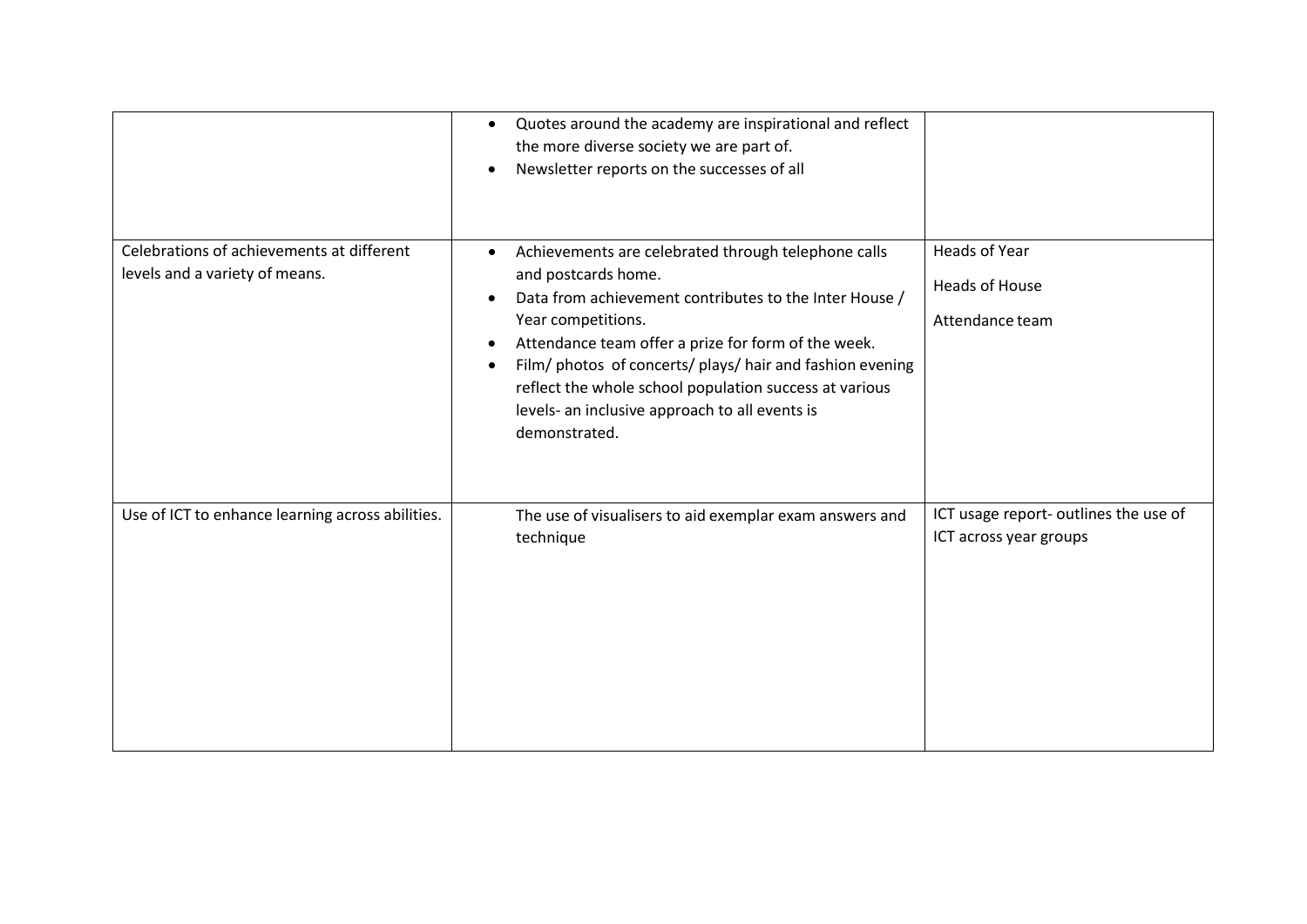|                                                                                    | Class sets of Laptops and iPads are available to be<br>$\bullet$<br>booked.<br>Cameras and video cameras are available to be booked<br>out.<br>Specialist software is used to support students in a<br>range of learning needs for example IDL Cloud                                                                                                                                                                                                                                                                                                                                                                                                                   | <b>SENDCO</b> |
|------------------------------------------------------------------------------------|------------------------------------------------------------------------------------------------------------------------------------------------------------------------------------------------------------------------------------------------------------------------------------------------------------------------------------------------------------------------------------------------------------------------------------------------------------------------------------------------------------------------------------------------------------------------------------------------------------------------------------------------------------------------|---------------|
| Adaptive ICT for individual needs.                                                 | Staff adapt back ground colour of PowerPoints- based on<br>$\bullet$<br>information in pupil passports.<br>VI students used a magnifier when required.<br>$\bullet$<br>Laptops available to support students when required e.g.<br>injury etc.                                                                                                                                                                                                                                                                                                                                                                                                                         |               |
| Additional resources and adaptations for<br>disabled (differently abled) students. | Use of lift for students with mobility problems.<br>Evac chairs situated at key evacuation points.<br>Information on students with additional needs is made<br>available for all staff on edukey and sims. This supports<br>staff by giving an outline to each pupil's individual needs<br>and provides suggestions to possible strategies to adopt<br>in class. This is via a pupil passport something that the LA<br>and other bodies has seen as excellent practice<br>Where necessary TA/Staff support is provided to allow<br>$\bullet$<br>access for students with additional needs e.g. evacuation<br>procedure for student in wheelchair with staff trained to |               |